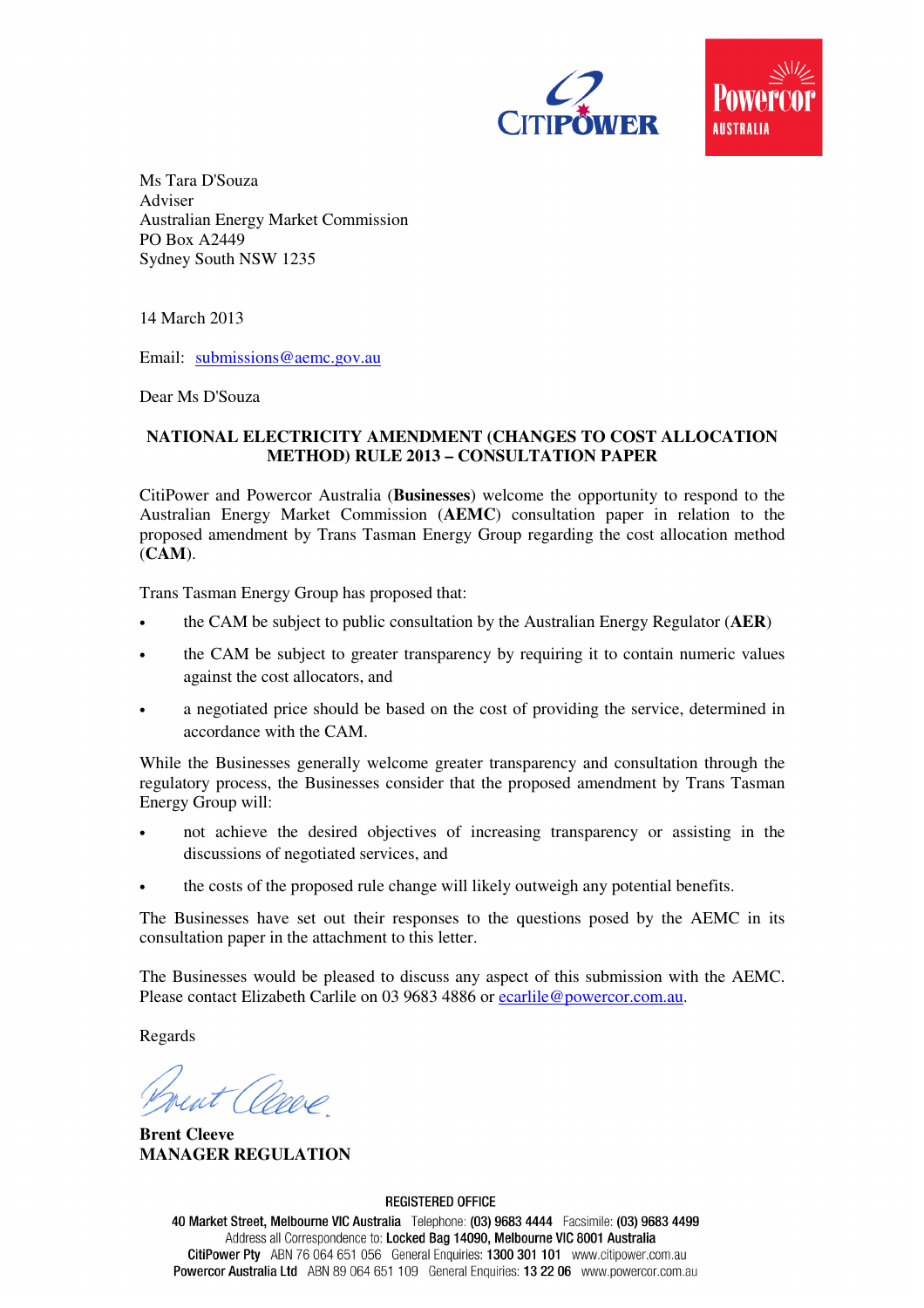# **ATTACHMENT Responses to AEMC's questions**

### **Question 1**

Is the assessment framework presented in this consultation paper appropriate for assessing this rule change request?

The Businesses agree that the assessment framework presented is appropriate for reviewing this National Electricity Rule (**Rule**) change request.

### **Question 2**

How often is the cost allocation method likely to change? What are the costs for stakeholders, including the AER, of public consultation for a change in the cost allocation method?

Currently, where a Distribution Network Service Provider (**DNSP**) wishes to update or amend the CAM, it must be submitted to the AER for approval. The AER has 6 months to decide whether or not it approves of the amendment. The process to amend the CAM can be long and time consuming for both the AER and the DNSP, since it is likely to involve an iterative process with the CAM being revised a number of times before AER approval. This iterative process is necessary because each DNSP has a unique cost accounting system and service provision model which may both need to be understood by the AER if it is to provide meaningful input into the DNSP's proposed revised CAM. Therefore it is preferable that a CAM amendment process provides sufficient flexibility for constructive dialogue between the AER and DNSP.

The proposal by Trans Tasman Energy would impose a formal process for a CAM amendment which may proceed as follows:

- the DNSP would submit a revised CAM proposal to the AER;
- the AER (potentially assisted by a consultant) would review the revised CAM proposal and is likely to request the DNSP to provide further information on its proposal, for instance, in relation to particular aspects of its cost accounting system or service provision model;
- the AER would consolidate the information in a consultation document/ draft decision inviting written submissions;
- the AER would receive and review responses from interested parties;
- the AER would need to discuss its anticipated final decision with the DNSP to check that it is workable in the circumstances of the DNSP;
- the AER would issue a final decision.

As the proponent acknowledges, the introduction of consultation requires is likely to impose costs on the AER.<sup>1</sup> DNSP's would also incur additional costs for engaging in the formal consultation process.

It is questionable whether the benefits outweigh the costs. Stakeholders will not have the same access to the DNSP as the AER, and are unlikely to understand the subtleties of the cost accounting system and service provision model of a DNSP. Additionally, imposing greater

<sup>|&</sup>lt;br>|<br>| AEMC, *National Electricity Amendment (changes to cost allocation method) Rule 2013*, Consultation paper, 14 February 2013, page 9.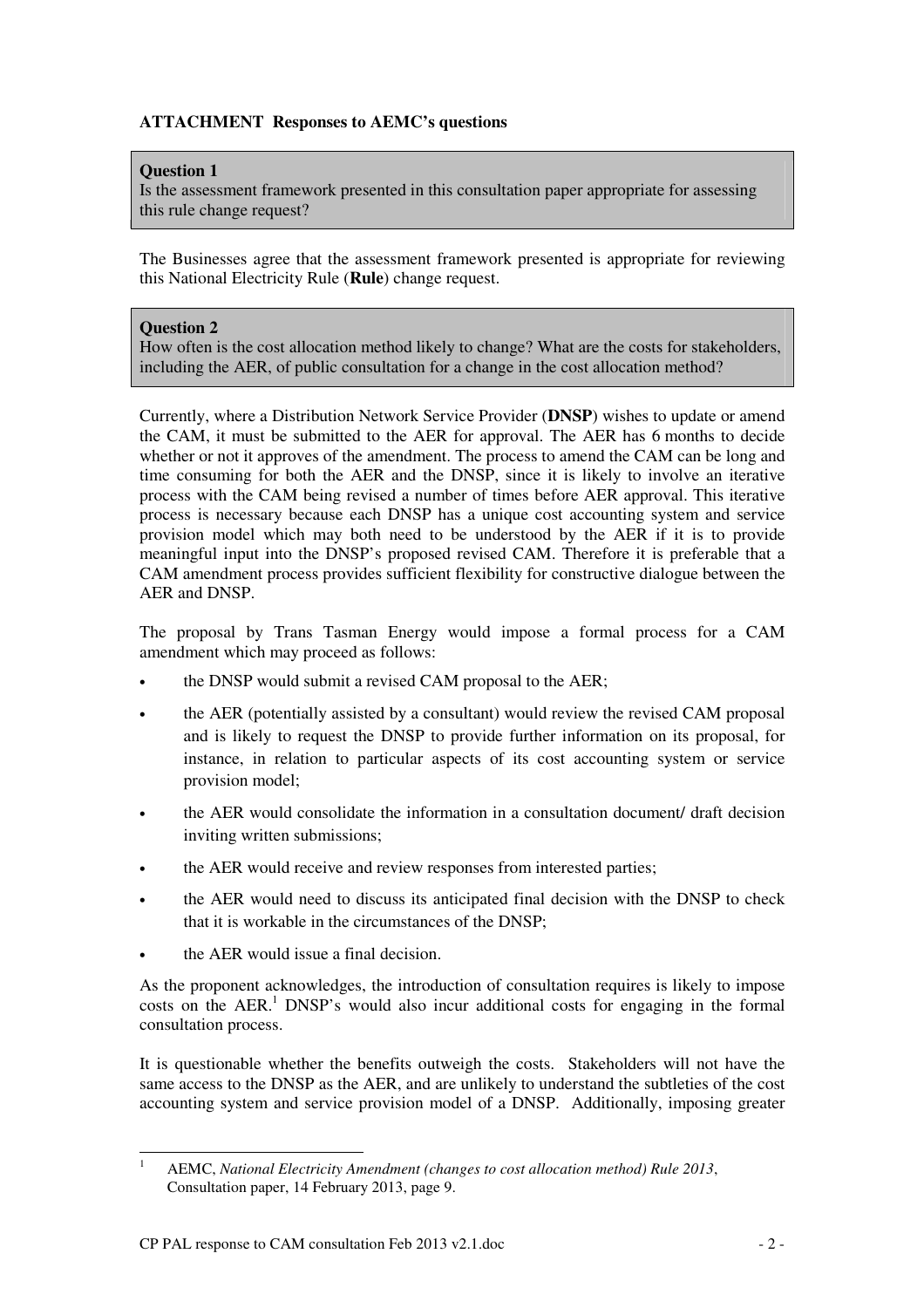formality on the process will constrain the AER's flexibility to reach an optimal outcome which best meets the needs of the National Electricity Objective.

### **Question 3**

What information is included in the cost allocation method in practice? How does this differ between DNSPs? Is comparability of cost allocation methods between DNSPs relevant to the negotiation framework? What is the cost of providing more detailed information of allocators?

An examination of published approved CAMs indicates significant differences between DNSP CAMs. This is hardly surprising due to differences in:

- service classification:
- cost collection;
- cost categorisation;
- capitalisation policy;
- treatment of overheads; and
- service provision model (outsourcing versus insourcing).

These differences mean that relevant considerations for the negotiating framework will differ from DNSP to DNSP. More importantly, if more detailed costs allocator information were provided in the CAM, this information is unlikely to assist stakeholders to forecast negotiated service charges because they would not know the value of shared costs to which cost allocators will be applied and the value of costs which are directly attributable to the service. It would be more efficient for the DNSP to provide these costs at the time of negotiation, rather than through the CAM.

#### **Question 4**

Are the problems that the proponent identified also present in the transmission frameworks for cost allocation method and negotiated services?

The Businesses have no comment in response to this question.

### **Question 5**

Is additional consultation required? Are the Distribution Consultation Procedures an appropriate framework for consultation in this context? Will the AER have sufficient time to adequately consider stakeholder views with the consultation procedures? Will consultation delay changes to a cost allocation method?

As a general rule, the Businesses support any increase in transparency in the regulatory process. However, as indicated in response to question 2, the Businesses are unclear of the benefits of the proposal and therefore consider that they are likely to be outweighed by the costs acknowledged by the proponent.